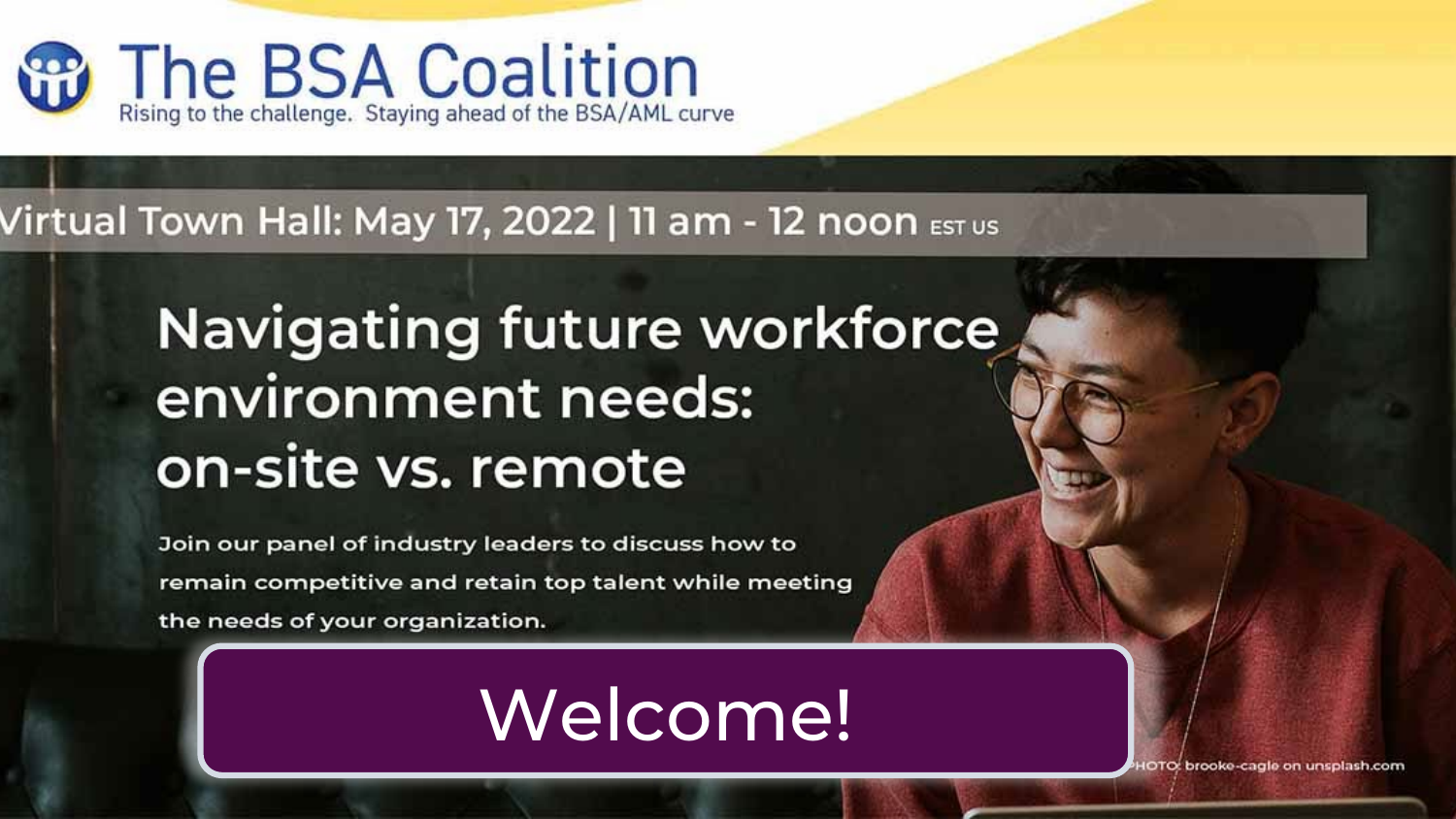

NONCONFIDENTIAL // EXTERNAL // EXTERNAL // EXTERNAL //

# **Navigating future** workforce environment needs: on-site vs. remote



### Disclaimer:

**The views and opinions expressed in this webinar are those of the speakers. They do not represent an official position of any regulatory agency, financial institution, law firm or the BSA Coalition.**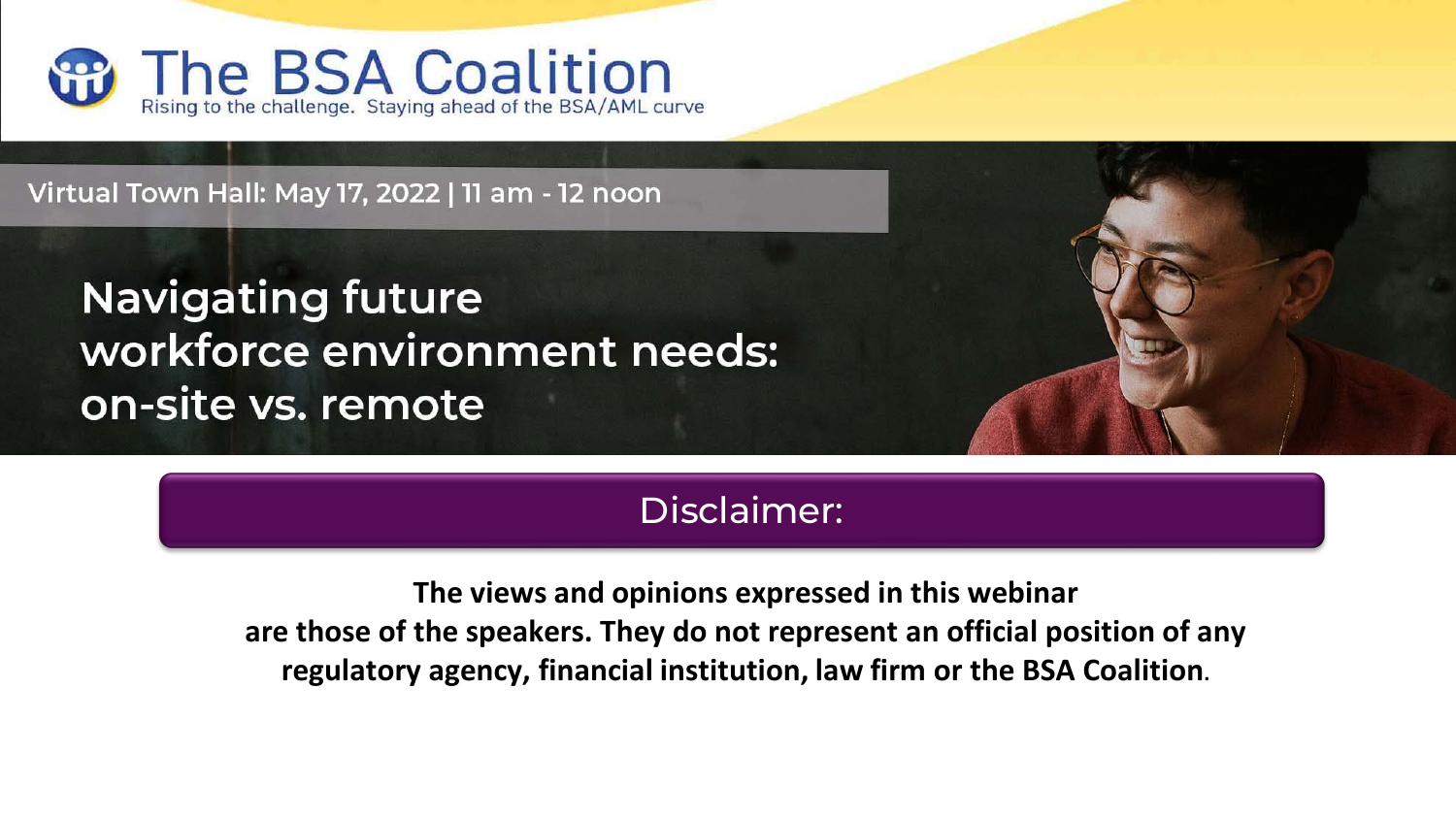

PHOTO: brooke-cagle on unsplash.com

### Virtual Town Hall: May 17, 2022 | 11 am - 12 noon

# **Attracting, Onboarding and Retaining Talent**

The future of your AML workforce: remote, hybrid, or on-site?

Join our panel of industry leaders as they discuss how to remain competitive and retain top talent while meeting the needs of your organization.

#### Announcements:

**A slide deck and recording of today's session will be available on our website within 48 hours of the session conclusion.**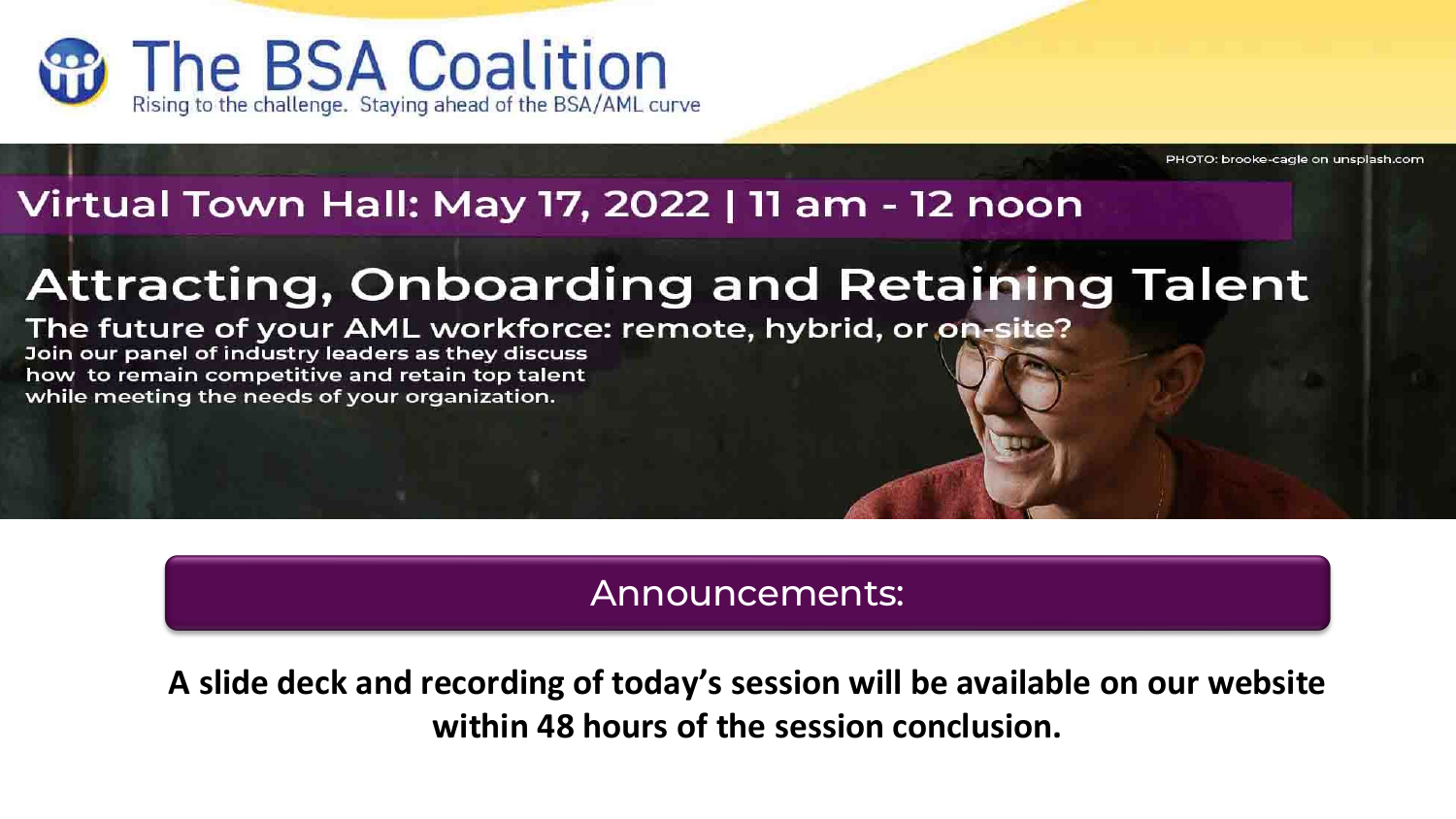

NONCONFIDENTIAL // EXTERNAL // EXTERNAL // EXTERNAL //

# **Navigating future** workforce environment needs: on-site vs. remote



Please Give Us Your Feedback

**Complete the survey that will arrive in your inbox shortly after the event.**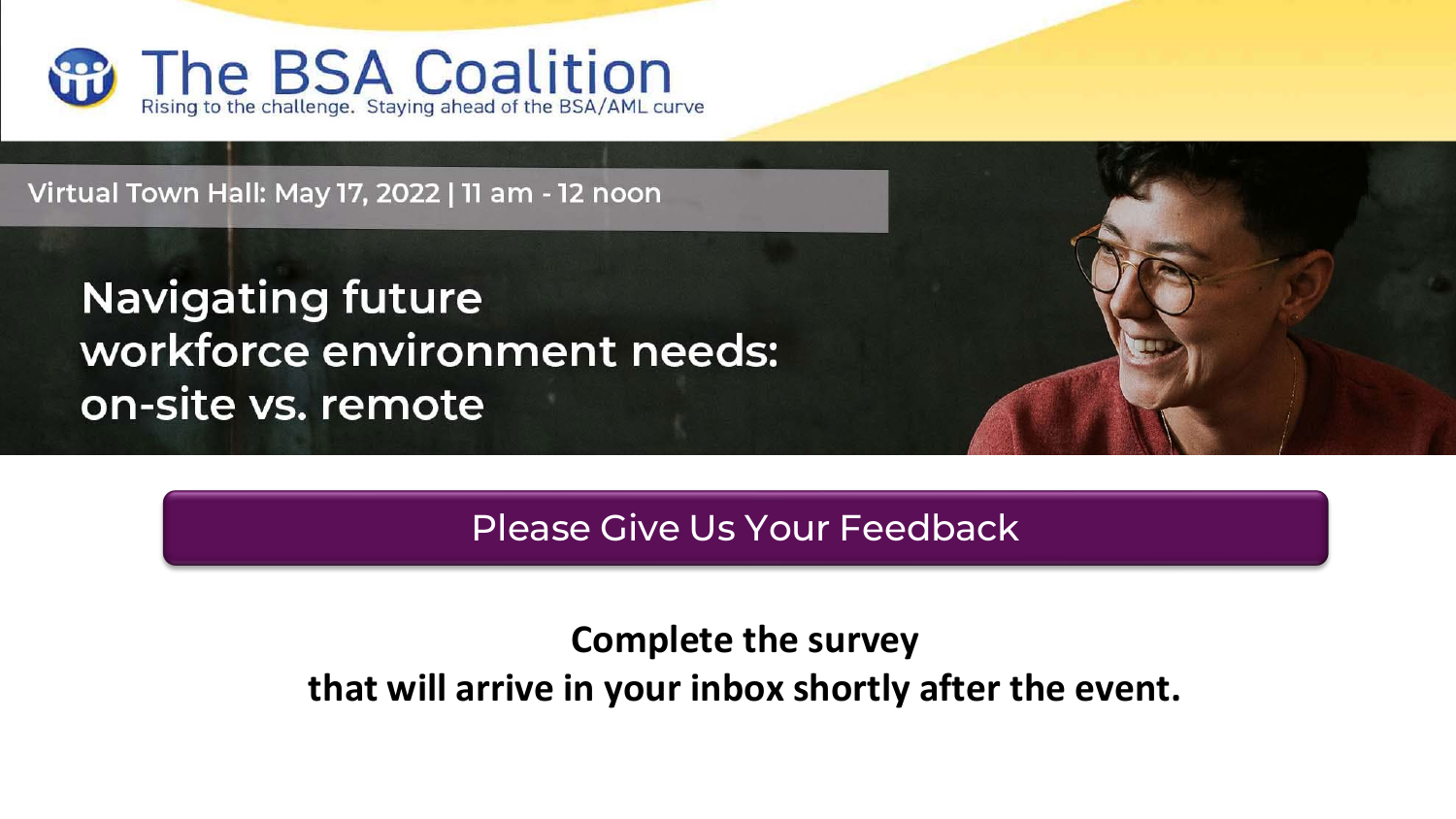

NONCONFIDENTIAL // EXTERNAL // EXTERNAL // EXTERNAL //

**Navigating future** workforce environment needs: on-site vs. remote



We gratefully acknowledge the support of our sponsor

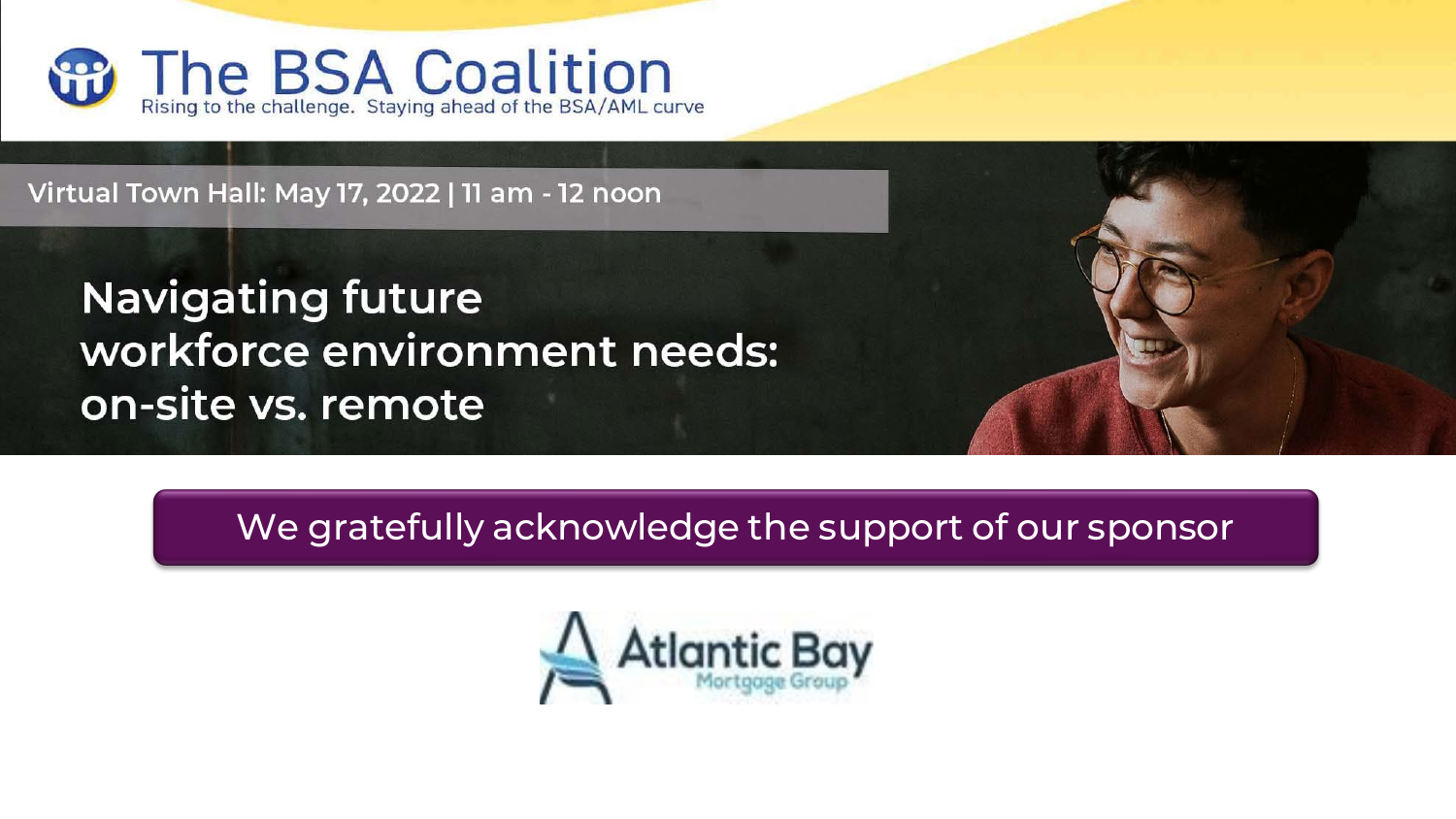

NONCONFIDENTIAL // EXTERNAL // EXTERNAL // EXTERNAL //

### **Navigating future** <u>tavaa aminanmaant naada</u> **wor** on-

### Please give your attention to the moderator



#### **EVENT MODERATOR**

**Amanda Tucker,** CRCM, CAMS, CICA Chief Risk and Compliance Officer Atlantic Bay Mortgage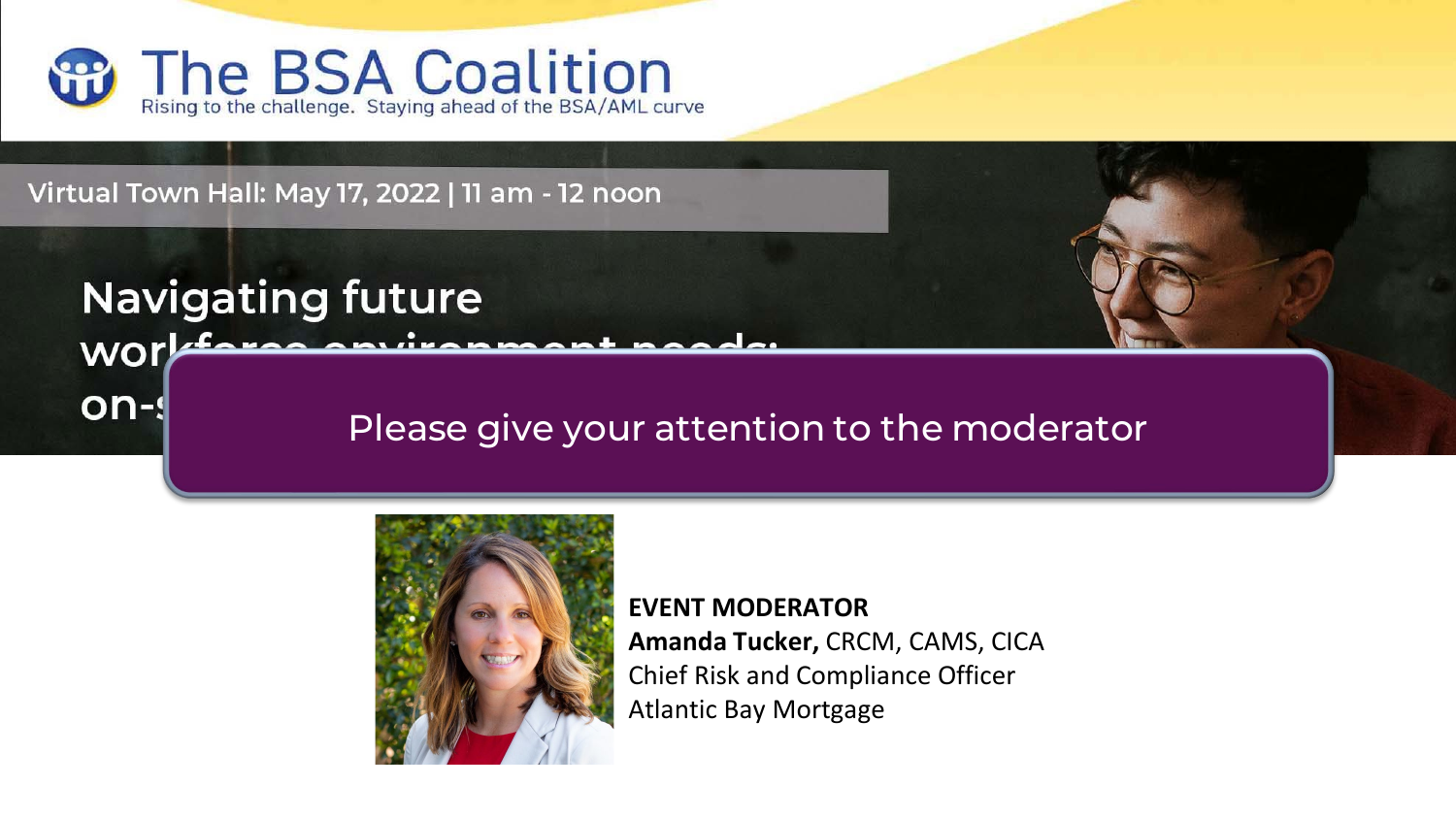

# **Navigating future** workforce environment needs: on-site vs. remote



NONCONFIDENTIAL // EXTERNAL // EXTERNAL // EXTERNAL //

**EVENT MODERATOR Amanda Tucker** Chief Risk and

Compliance Officer Atlantic Bay Mortgage



**Jim Candelmo** Chief Bank Secrecy Act & AML Sanctions Officer PNC Bank



**Teresa Louro**  Assistant Commissioner for Bank Supervision State of Maryland, DLLR-Financial Regulation



**Sanjeev Menon** Senior Practice Area Manager ICS



**Suzanne Reynolds** Enforcement & Legal Risk Senior Manager Federal Reserve Bank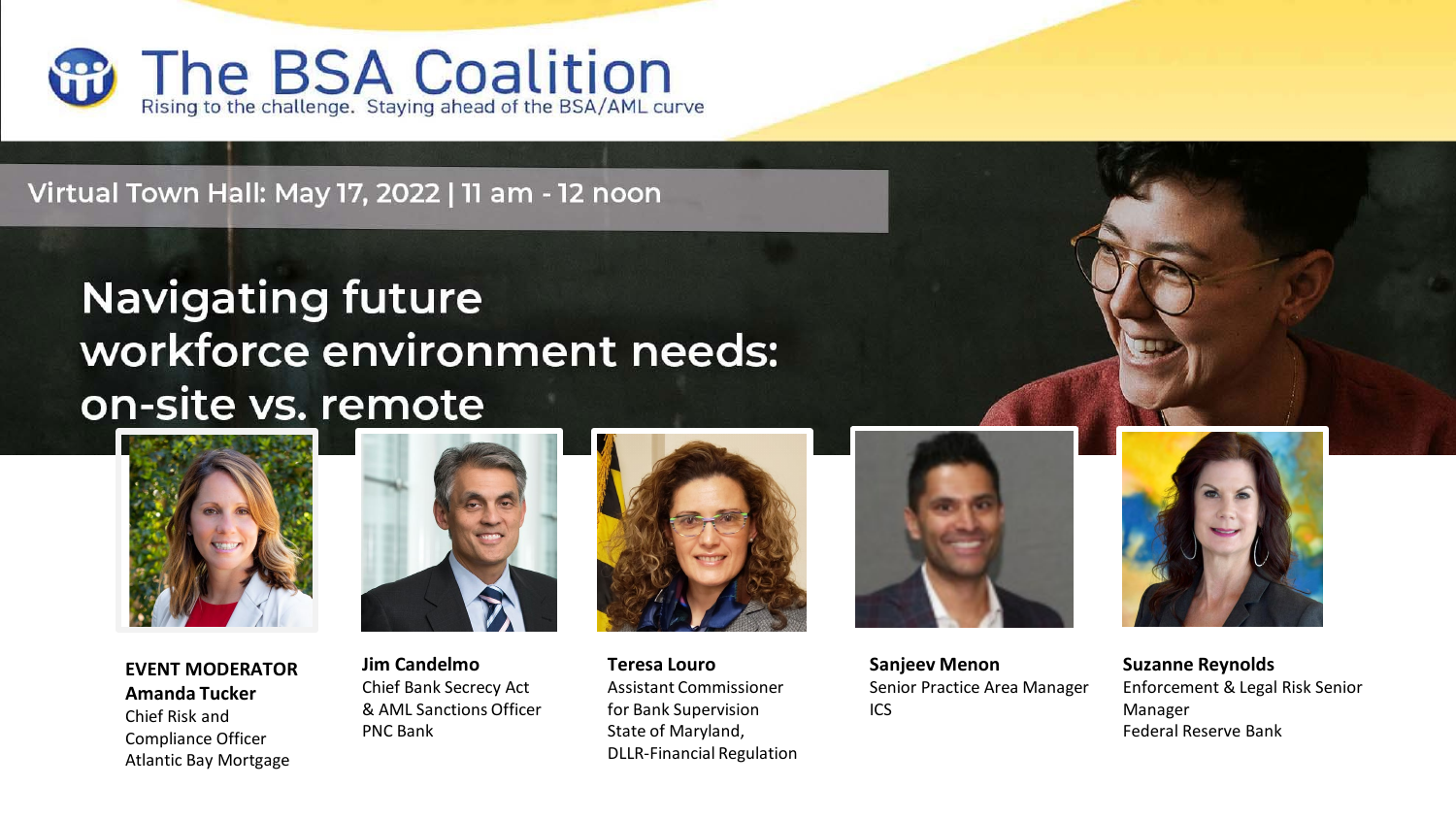

## **Navigating future** workforce environment needs: on-site vs. remote

### Agenda

- What is your organization or those that your work with doing today,
- What challenges do you see in planning for the future,
- Where is your leadership team "sitting", and
- Do you have to consider hybrid and flexible work arrangements to retain and recruit talent.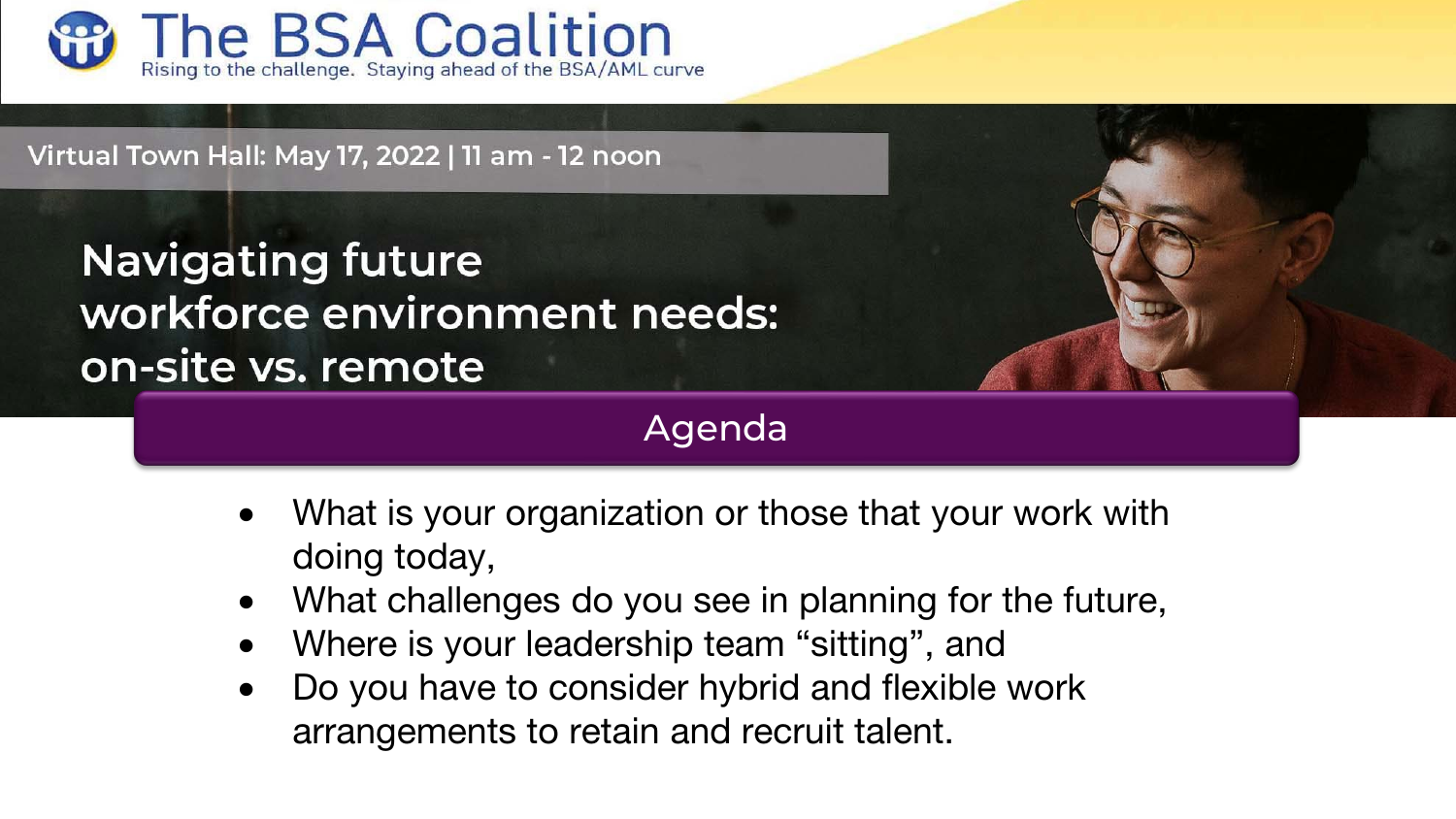

# **Navigating future** workforce environment needs: on-site vs. remote

### Take Away, 1 of 2

- The pandemic aligned other generational workers with Millennials significantly increasing the desire for hybrid/remote work
- All FIs, including their regulators, need to closely monitor staffing data/trends and adjust philosophies, practices and benefits.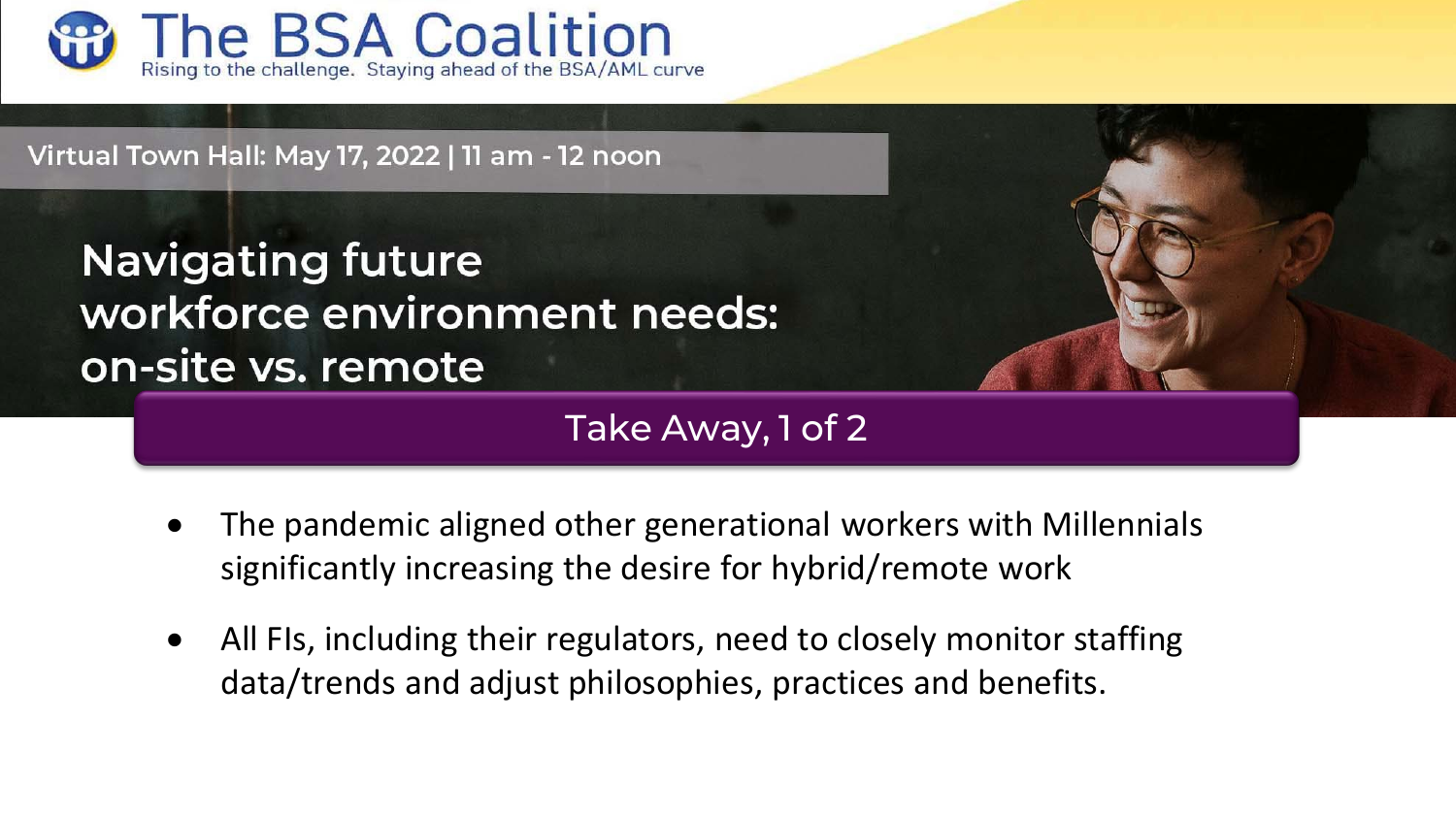

# **Navigating future** workforce environment needs: on-site vs. remote

### Take Away, 2 of 2

- When making adjustments, keep in mind need to balance expenses, reductions, and job roles so that the customer relationship, risk management controls, and needed expertise aren't compromised.
- Where your leadership team is "sitting" will set the tone for your other employees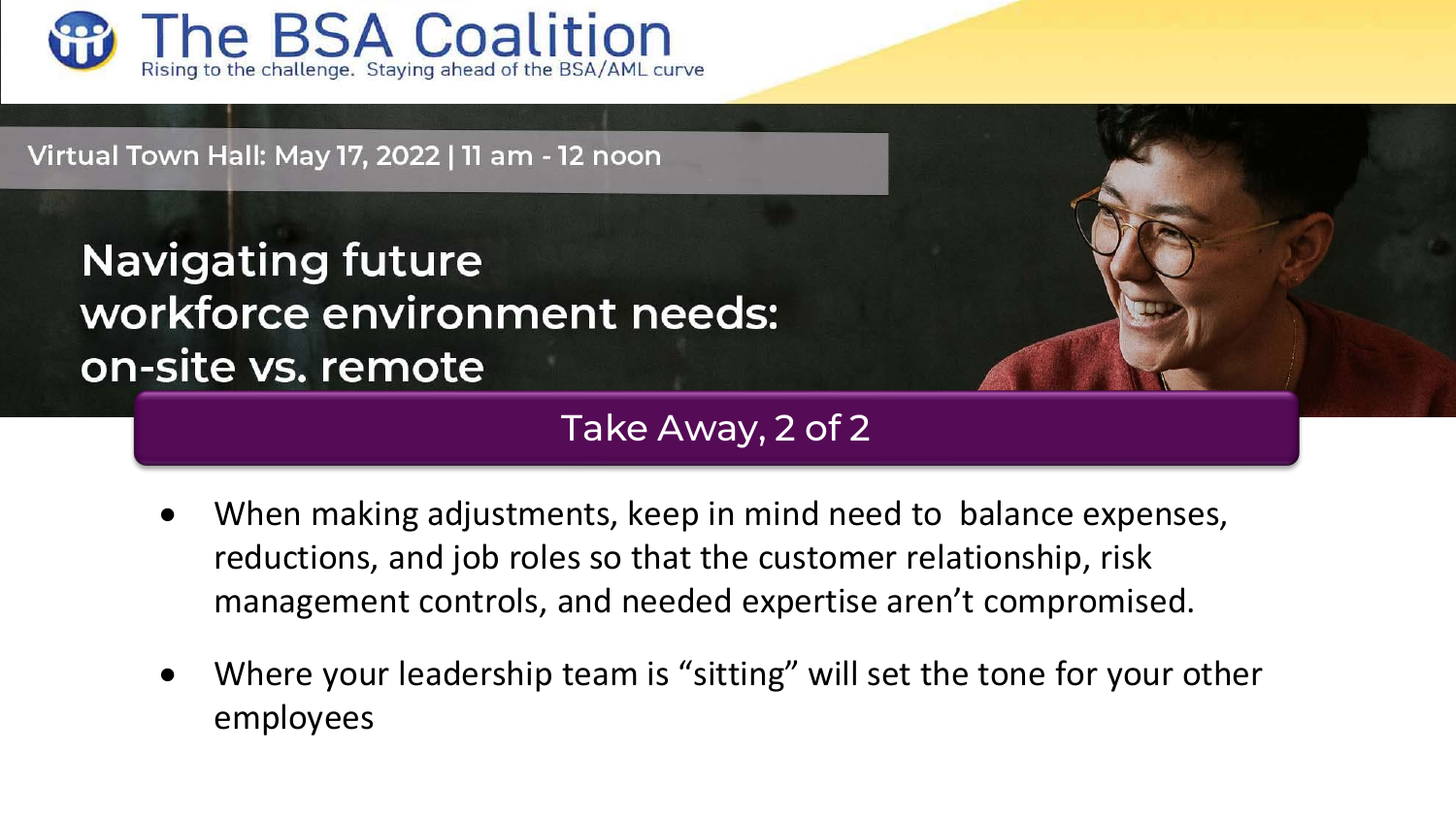

Rising to the challenge. Staying ahead of the AML curve.

## Have you seen these great learning resources?

How to Risk Focus your BSA/AML Risk Assessment

Responding to Law Enforcement Requests for Customer Information

Live stream 24/7 from bsacoalition.org/webcasts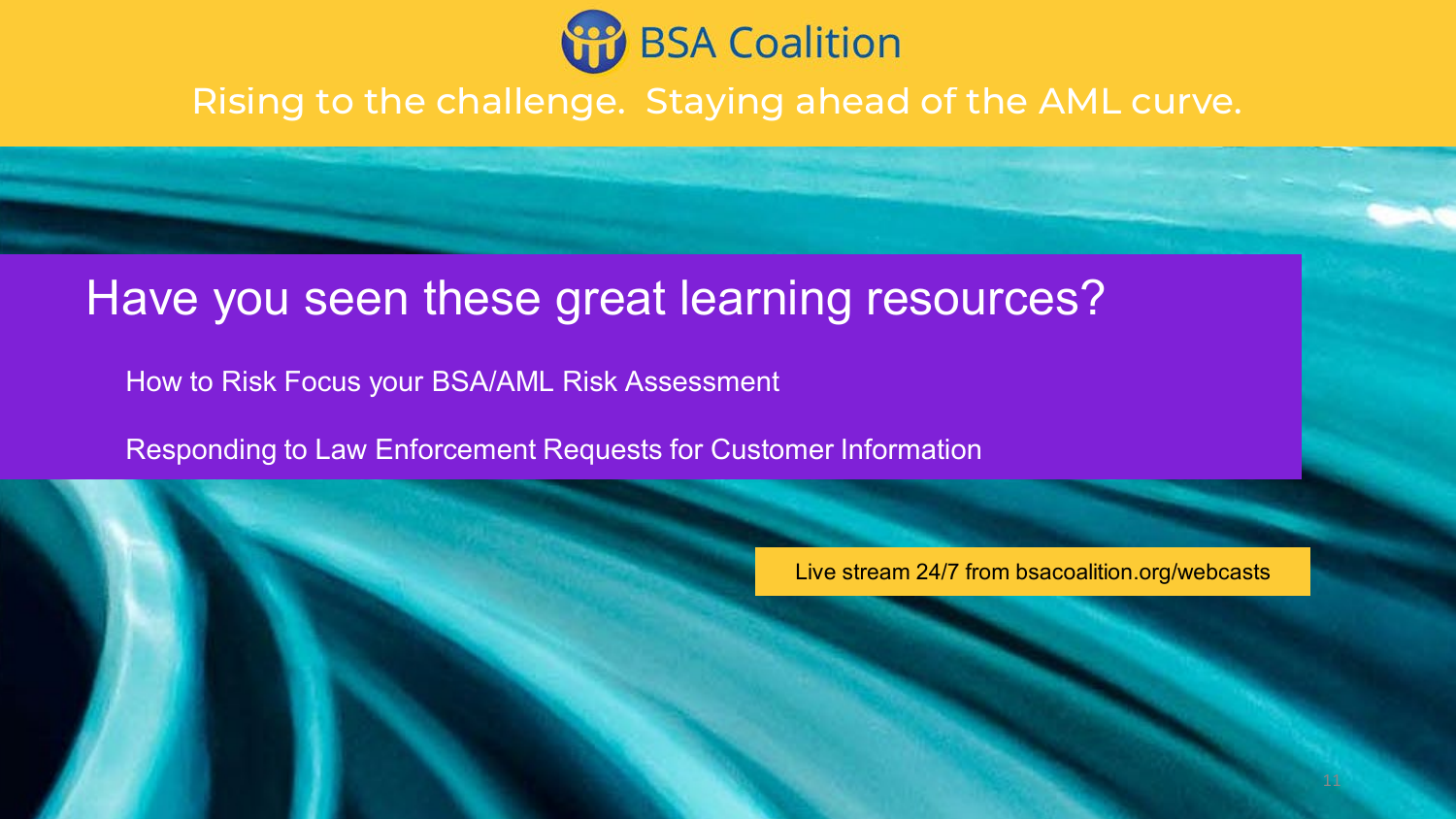

### Rising to the challenge. Staying ahead of the AML curve.

Stay up to date!

### Join us on Linkedin by searching for "BSA Coalition" and look for our logo.



*Note this is a closed group. We want our members to be confident this group will truly remain collaborative and industry specific. Please no sales.*